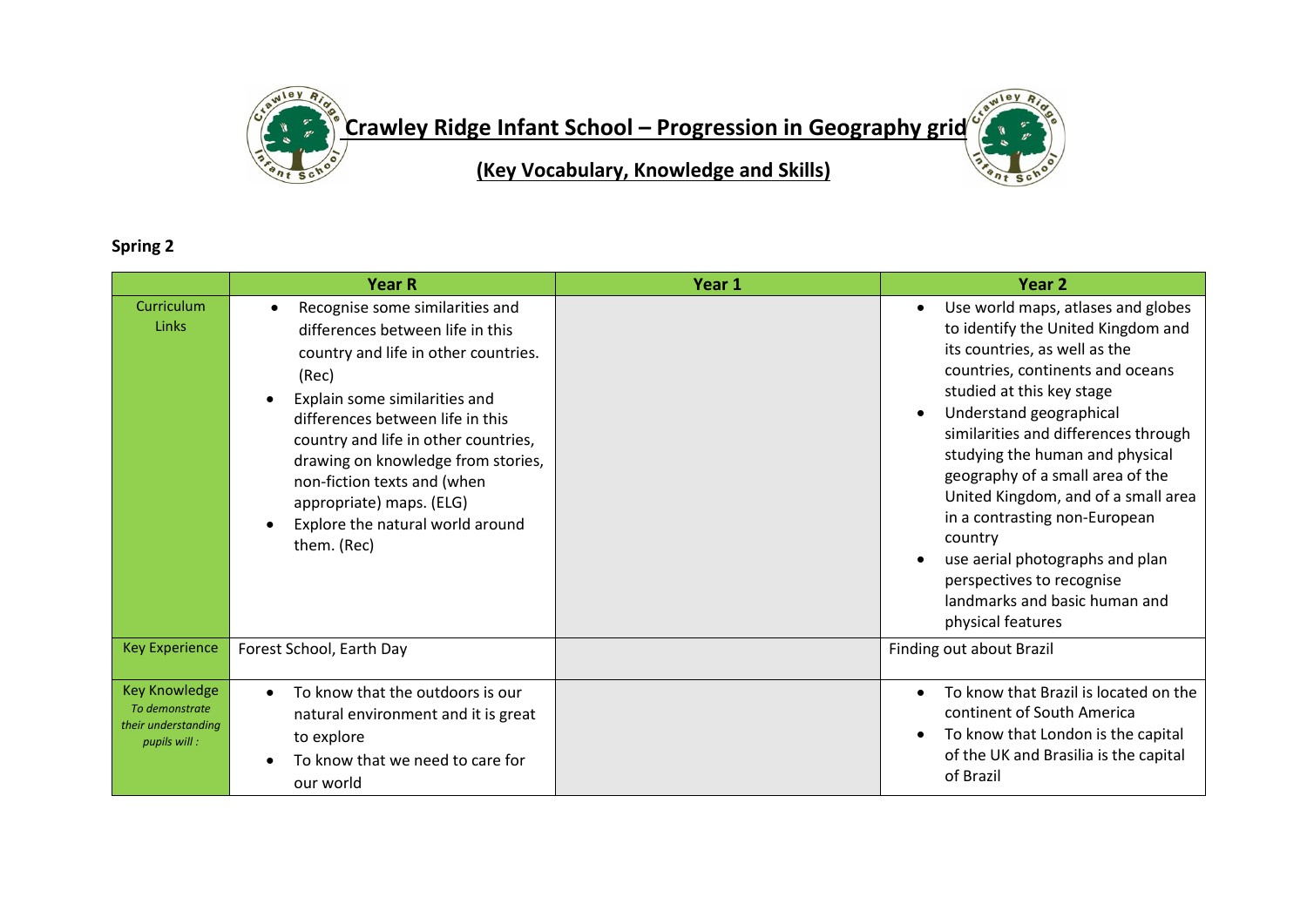|                                                                            | To know that rubbish can harm our<br>$\bullet$<br>environment and animals                                                                                                                                                                                 | To know some human and physical<br>features of London and Brasilia.<br>To know some different ways of life<br>between Brazil and the UK<br>To know that there is a rainforest<br>called the Amazon rainforest and<br>that is it under threat from humans                                                                                                                                                                                                                                                                                                                                   |
|----------------------------------------------------------------------------|-----------------------------------------------------------------------------------------------------------------------------------------------------------------------------------------------------------------------------------------------------------|--------------------------------------------------------------------------------------------------------------------------------------------------------------------------------------------------------------------------------------------------------------------------------------------------------------------------------------------------------------------------------------------------------------------------------------------------------------------------------------------------------------------------------------------------------------------------------------------|
| <b>Key Skills</b><br>To demonstrate<br>their understanding<br>pupils will: | To explore the natural world around<br>$\bullet$<br>them, particularly at Forest School<br>where they can touch, smell, see<br>and hear in the natural<br>environment.<br>To discuss how we can help to look<br>$\bullet$<br>after our world by recycling | To find and locate Brazil on a world<br>map/globe.<br>To name the continent of South<br>America as where Brazil is located<br>To name the capital of England as<br>London and the capital of Brazil as<br><b>Brasilia</b><br>To name some similarities and<br>differences between Brasilia and<br>London<br>To use maps to locate places and<br>landmarks e.g. London, Brazil, the<br>Amazon rainforest<br>Identify some differences between<br>ways of life in Brazil and the UK<br>To explain how the Amazon<br>rainforest is important and how it is<br>under threat i.e. deforestation |
| <b>Key Vocabulary</b>                                                      | Similariites, differences, natural, world,<br>environment, Forest School, hear, feel,<br>touch, smell, care, recycle, look after,<br>animals                                                                                                              | Brazil, South America, globe, map, aerial<br>photographs, UK, England, London, Brasilia,<br>capital, similarities, differences, size, cities,<br>rainforest, logging, deforestation,<br>environment, conservation, habitat,<br>landscape, Human, physical, feature, river,<br>mountain, town, city, valley, bridge, pier,<br>coast, cliff, forest, rainforest.                                                                                                                                                                                                                             |